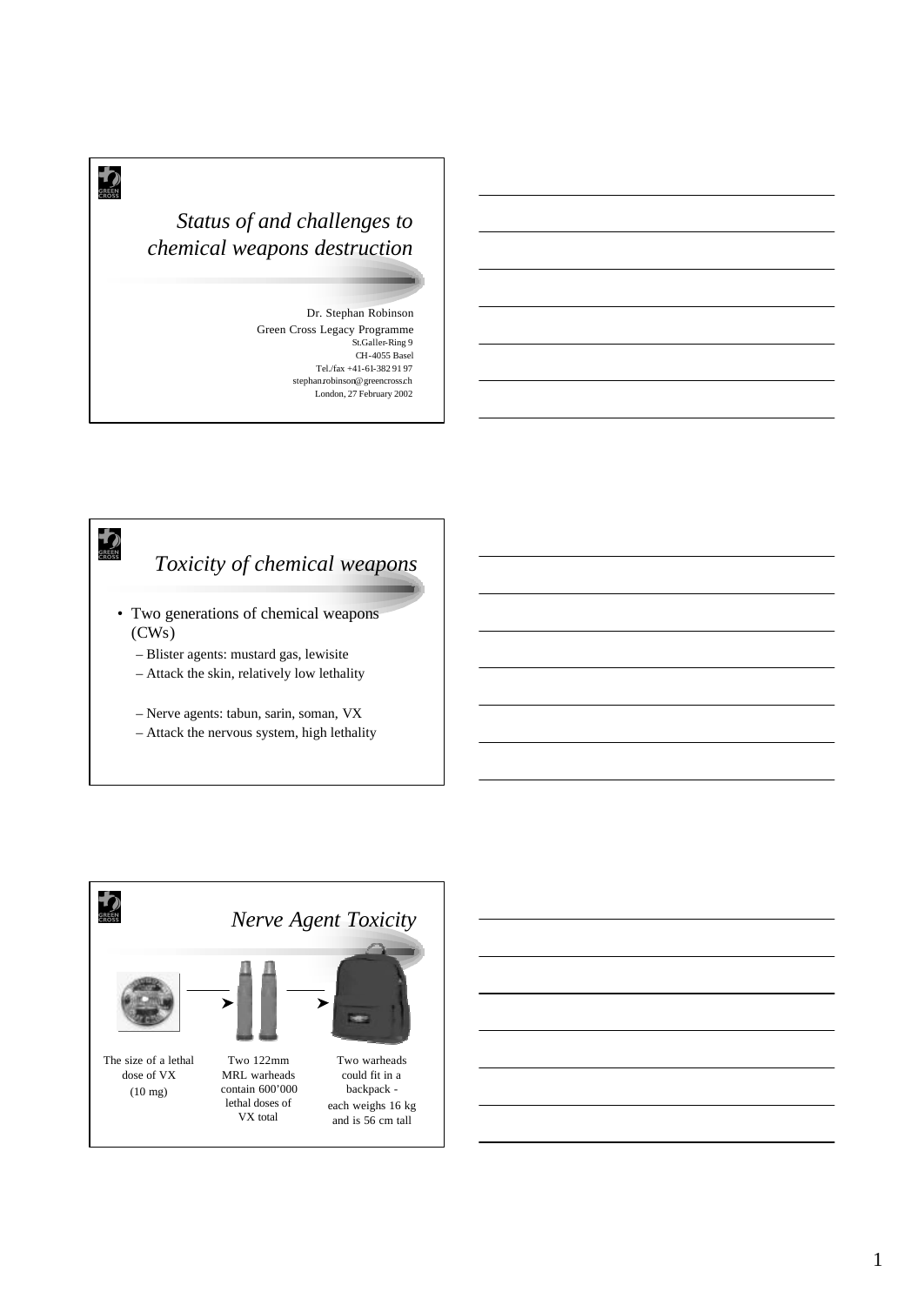







**EREEN** 

*The Chemical Weapons Convention*

- Prohibits since April 1997 the development, production, stockpiling, and use of CWs
- Puts the destruction of CWs under international control
- Is a non-discriminatory treaty
- Provides regular on-site inspections and provisions for challenge inspections
- Has today 145 member states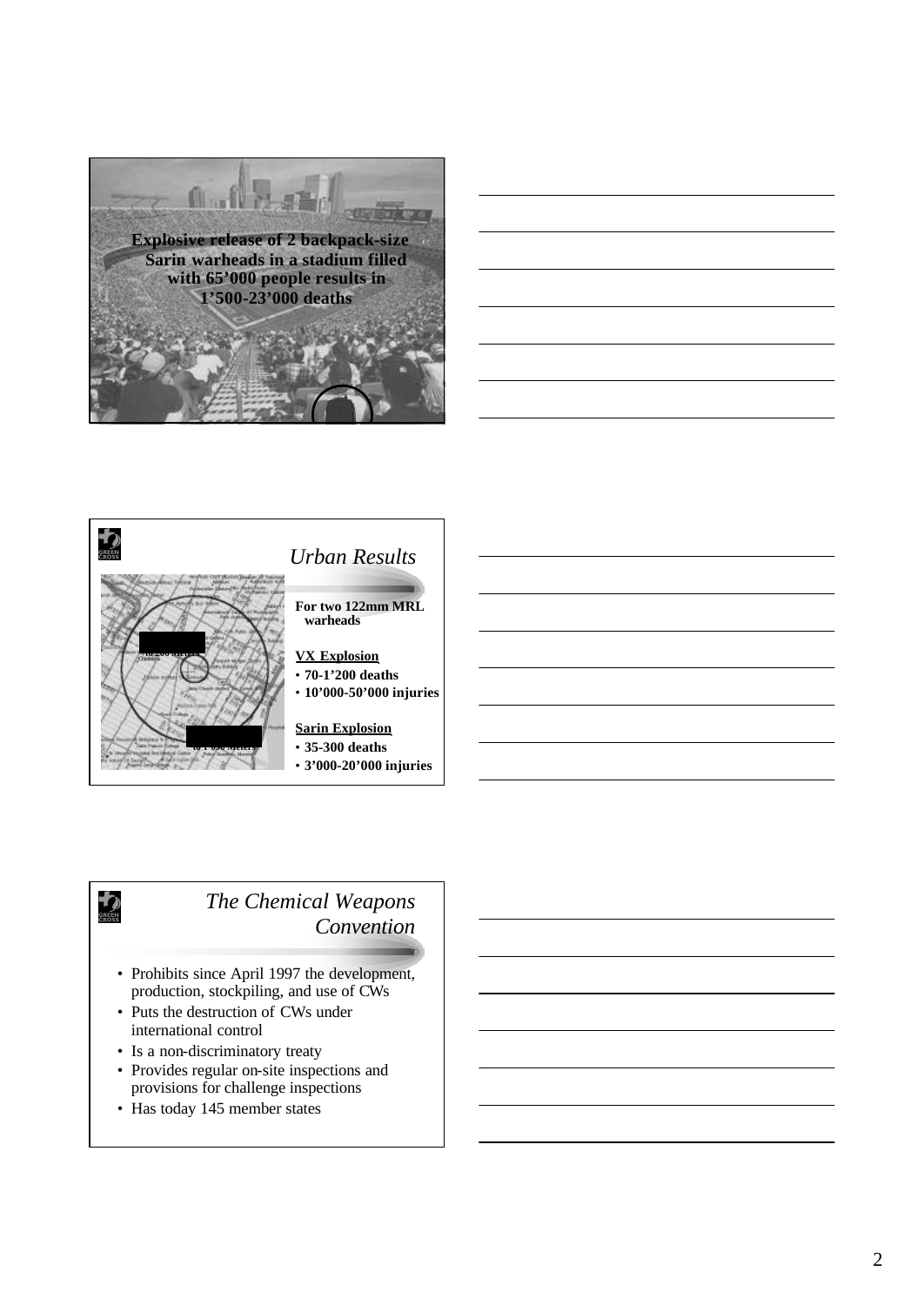## *Declared CW stockpiles*

- Russia: 40'000 metric tons at 7 stockpiles
- U.S.: 31'500 metric tons at 9 stockpiles
- India: several thousand metric tons

 $\bigoplus_{\substack{\text{GREIN}\ \text{CROSS}}}$ 

- South Korea: several thousand metric tons
- Important groups of missing member states: Korean Peninsula, Middle Eastern States



## $\biguparrow$ *The Russian situation* • Enormous challenge • Has declared CW destruction as one of its prime international obligations • Has requested already before ratification of the CWC international assistance • Main assistance package from U.S.: support

to construction of nerve agent destruction facility in Shchuch'ye (Southern Urals)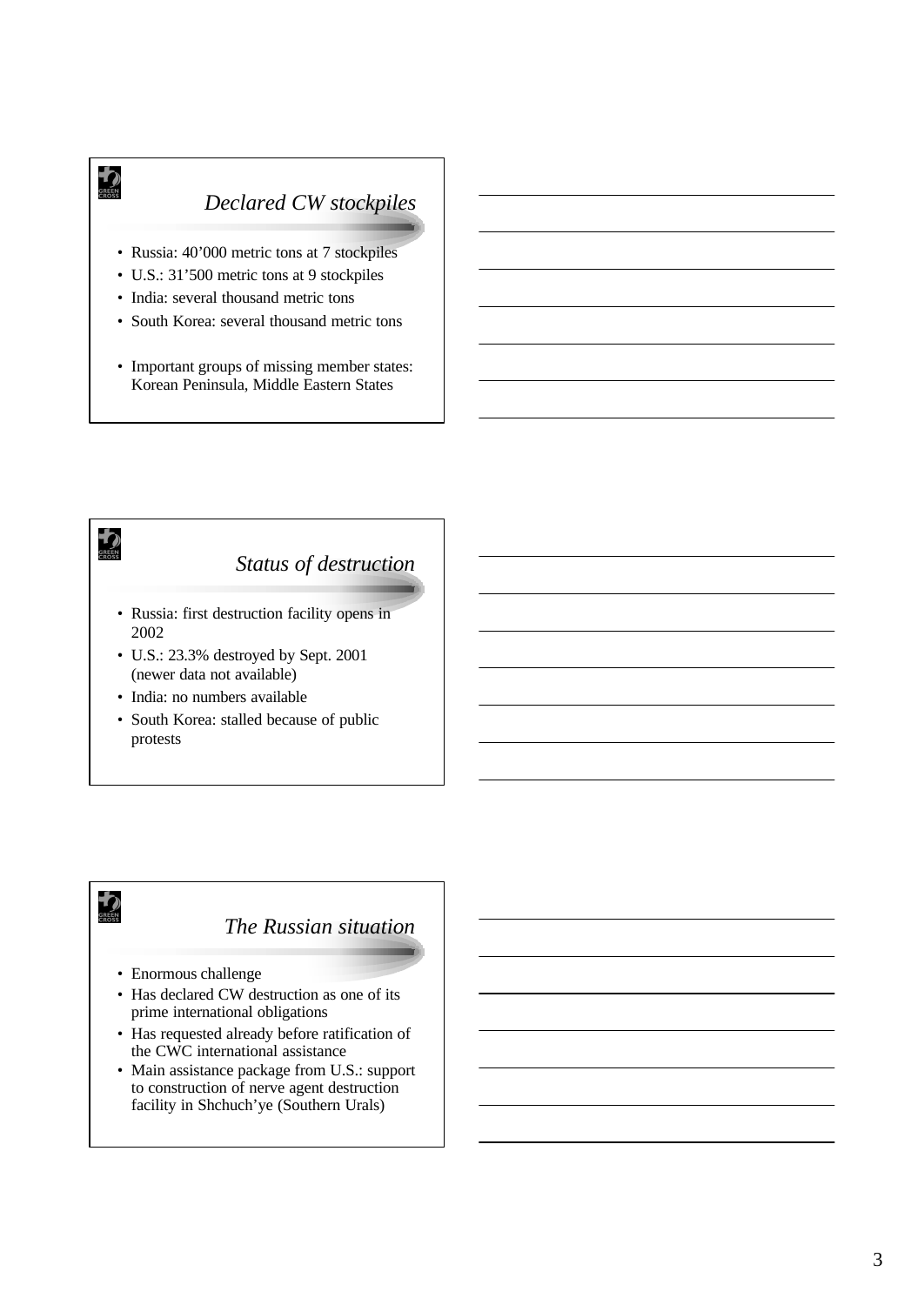#### *American conditions (1)*

- U.S. FY2002 budget for chemical weapons destruction in Russia: USD 50 million
- Conditions:

**ED** 

- "(1) information provided by Russia, that the United States assesses to be full and accurate, regarding the size of the chemical weapons stockpile of Russia;
- *Bilateral discussions started on 26 February 2002* – "(2) a demonstrated annual commitment by Russia to allocate at least \$25,000,000 to chemical weapons elimination;
	- *Russian expenditures 2001: USD 115 million, Russian FY2002 budget: USD 200 million*



#### $\bigtriangledown$ *American conditions (3)*  $-$  "(5) an agreement by Russia to destroy or convert its chemical weapons production facilities at Volgograd and Novocheboksark; and • *Russia has requested the OPCW to approve conversion of the former production facilities*  – "(6) a demonstrated commitment from the international community to fund and build infrastructure needed to support and operate the facility."